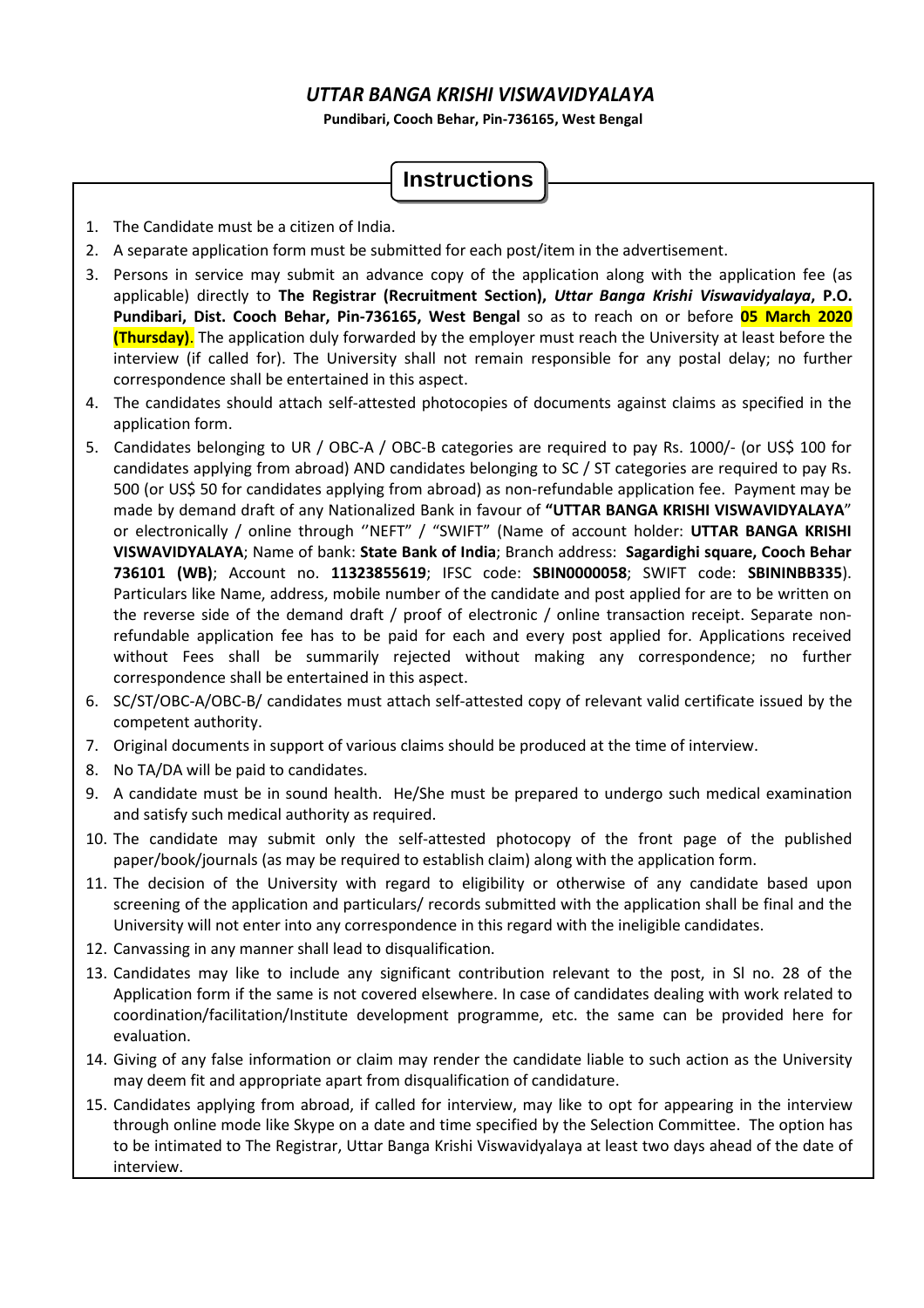

# **UTTAR BANGA KRISHI VISWAVIDYALAYA**

**Pundibari, Cooch Behar, Pin-736165, West Bengal** 

# **APPLICATION FORM FOR RECRUITEMENT OF TEACHER**

To be filled by Type-Written or Hand-Written by the candidate

| Demand Draft No. & Date:                           | Name of Issuing Bank: | Amount of fee remitted:                                     |  |  |  |
|----------------------------------------------------|-----------------------|-------------------------------------------------------------|--|--|--|
|                                                    |                       |                                                             |  |  |  |
| On-line transfer details: Debit A/C No or Card No. | Credit A/C No.:       |                                                             |  |  |  |
| Amount:                                            |                       | On-line Transfer Code (UTR code)/ Transaction ID with date: |  |  |  |
| For Official Use Only                              |                       |                                                             |  |  |  |
|                                                    |                       |                                                             |  |  |  |
| Checked by                                         | Dealing Assistant     | Section Office / In-charge                                  |  |  |  |

Remarks, if any

(TO BE TYPE-WRITTEN OR FILLED IN BY THE CANDIDATE IN HIS/HER OWN HAND WRITING)

| To<br>The Vice-Chancellor<br>Uttar Banga Krishi Viswavidyalaya<br>P.O. Pundibari, Dist.- Cooch Behar<br>West Bengal, PIN-736165 | Candidate's<br>Recent<br>Photograph<br>(Passport size) |
|---------------------------------------------------------------------------------------------------------------------------------|--------------------------------------------------------|
| Sir,                                                                                                                            |                                                        |
| Thanking you.                                                                                                                   |                                                        |
|                                                                                                                                 | Yours faithfullv                                       |

Signature of Candidate in full

Space for

| 1. Post Applied for                                                        | Post -       |         |           |
|----------------------------------------------------------------------------|--------------|---------|-----------|
|                                                                            | Discipline - |         |           |
| 2. Name of the Applicant in full<br>(in Block letter)                      |              | Surname | Name      |
| 3. i) Candidate's address in full<br>where correspondence is to be<br>made |              |         |           |
|                                                                            |              |         | Pin Code: |
| ii) Candidate's permanent<br>address                                       |              |         |           |
|                                                                            |              |         | Pin Code: |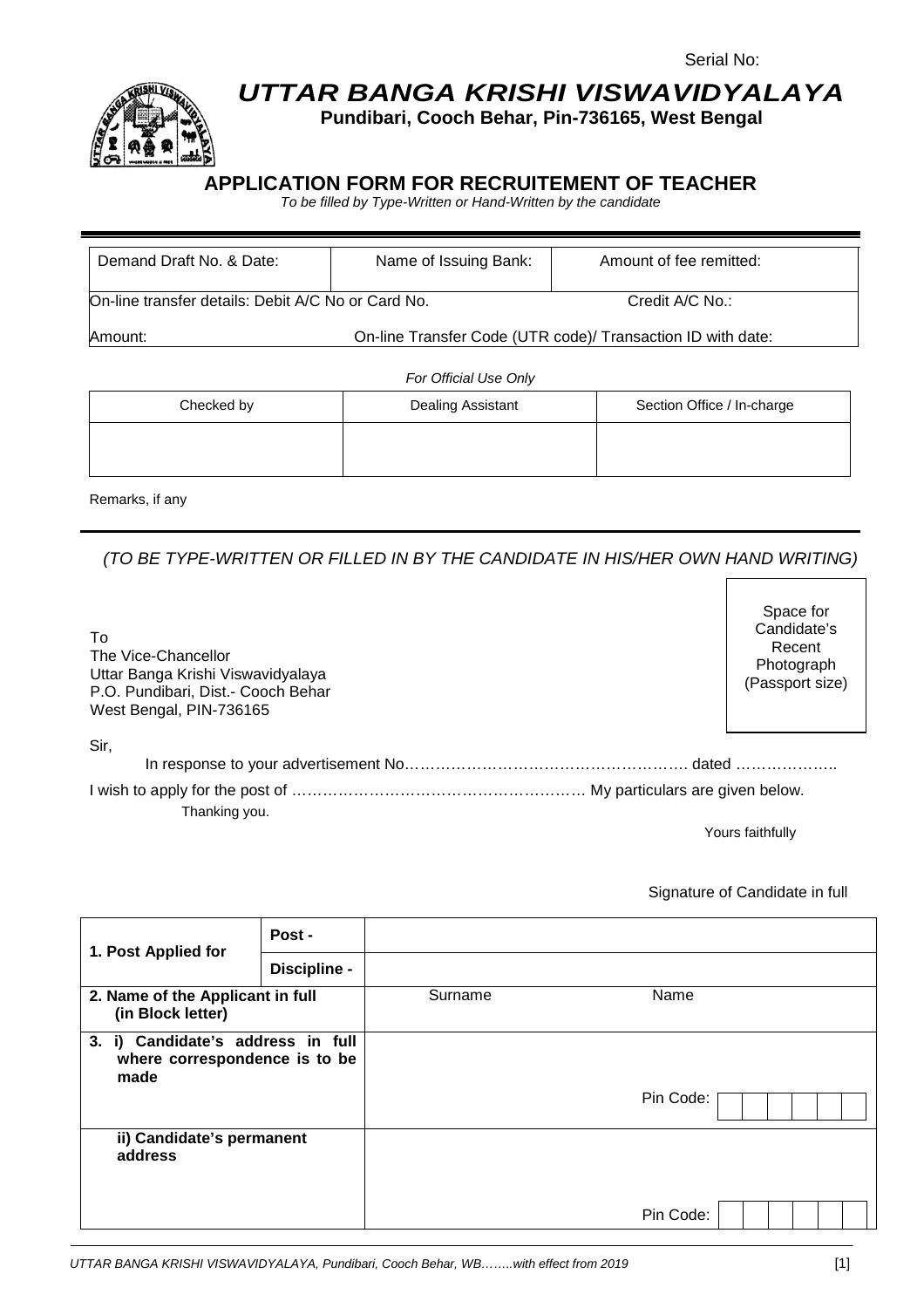| 4. Contact details                                                  | Mobile No.:                                  |
|---------------------------------------------------------------------|----------------------------------------------|
|                                                                     |                                              |
|                                                                     | Tel. No.                                     |
|                                                                     | Fax No.                                      |
|                                                                     | E-mail $ID$ :                                |
| 5. i) Date of birth (According to                                   | i)<br>ii)                                    |
| Christian era)                                                      |                                              |
| ii) Place of birth iii) Dist. and<br>State to which he belongs (iv) | iii)<br>iv)                                  |
| Whether an Indian Citizen (v)                                       |                                              |
| Citizenship by birth / domicile                                     |                                              |
| (please submit copy of valid proof                                  | V)                                           |
| of Indian Citizenship, domicile, etc.                               |                                              |
| viz. Voter Card, Aadhar Card, PAN                                   |                                              |
| Card, Driving License, etc.)<br>6. Age as on date mentioned in the  |                                              |
| notification (01 Jan 2020) as                                       |                                              |
| years, months, days                                                 |                                              |
| 7. Gender (Male/ Female/ Other)                                     |                                              |
| 8. (a) Father's name, occupation                                    |                                              |
| and address (if dead, state his                                     |                                              |
| last address & occupation<br>before death)                          |                                              |
| (b) Mother's name, occupation                                       |                                              |
| and address [if different from                                      |                                              |
| $8.(a)$ ]                                                           |                                              |
| 9. i) Marital status                                                | Married / Unmarried / Widow / Divorced<br>i) |
| ii) Name of spouse,                                                 | ii)                                          |
| occupation & address                                                |                                              |
|                                                                     |                                              |
| 10. Candidate's mother tongue.                                      |                                              |
|                                                                     |                                              |
| 11. a. Category (as per existing                                    | General / UR<br><b>SC</b><br><b>ST</b>       |
| guidelines of Government of West Bengal)                            | OBC-A<br>OBC-B<br><b>PWD</b>                 |
| b.<br>belongs<br>In.<br>case,<br>to                                 |                                              |
| Scheduled Caste or Tribe/ OBC-A/                                    | Sub-caste:<br>Issuing authority:             |
| OBC-B, give details with attested                                   |                                              |
| copy of supporting document                                         |                                              |
|                                                                     |                                              |

#### **12. Details of other posts applied against the current advertisement**

| S. No. | Name of the post | SI No. of Post(s) |
|--------|------------------|-------------------|
|        |                  |                   |
|        |                  |                   |

#### **13. Are you prepared to accept the minimum initial pay offered? If not, state what is the lowest initial pay that you would accept in the prescribed scale:**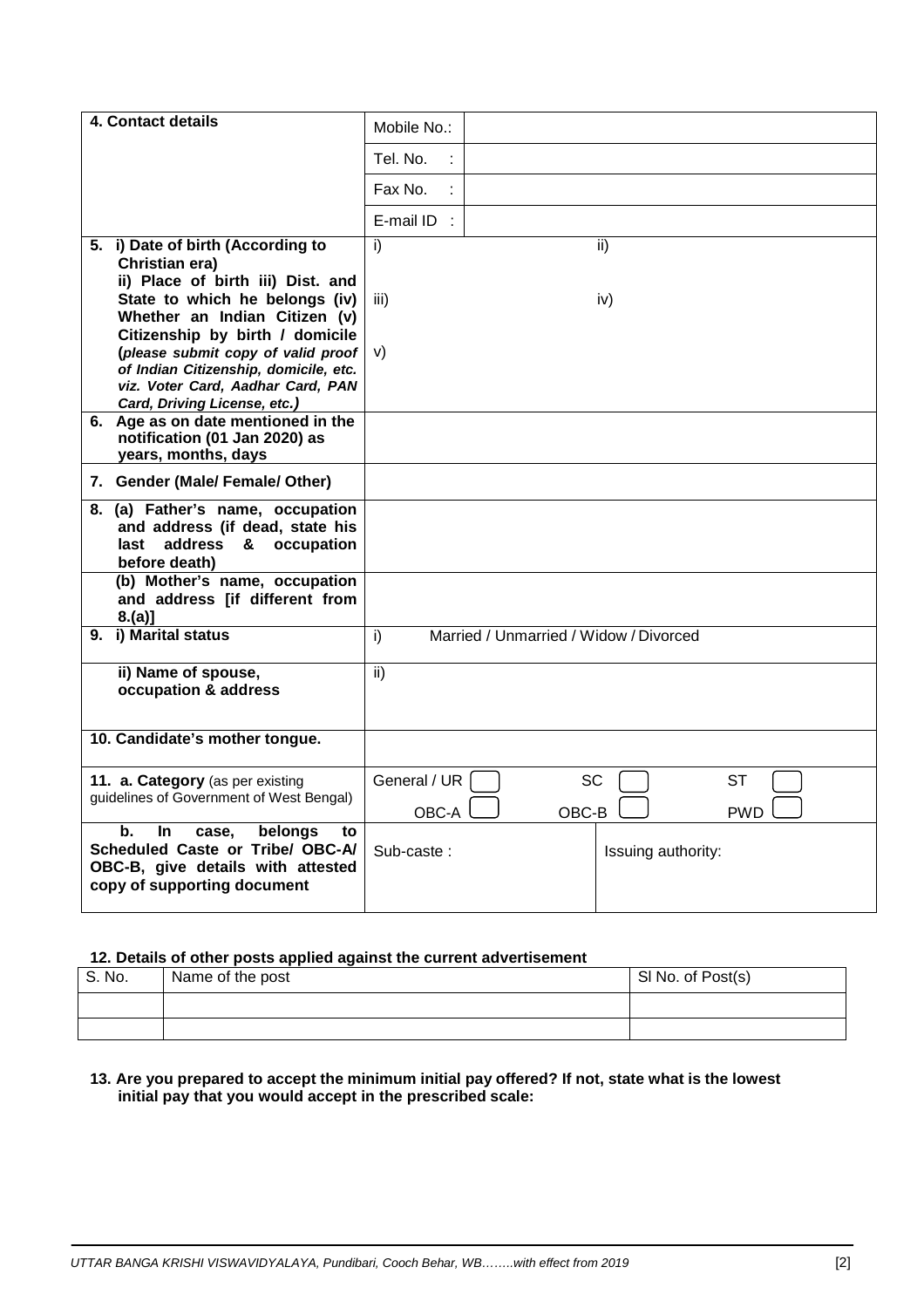#### **14. Particulars of place (with periods and residence) where you have resided for more than one year at a time during the preceding five years (since 01 February 2014).**

| From | Т٥ | Residential address in full (i.e. Village,<br>Thana and Dist. House No.<br>Lane/Street/Road and Town) | Name of the District headquarters of the<br>place mentioned in the preceding<br>column |
|------|----|-------------------------------------------------------------------------------------------------------|----------------------------------------------------------------------------------------|
|      |    |                                                                                                       |                                                                                        |
|      |    |                                                                                                       |                                                                                        |
|      |    |                                                                                                       |                                                                                        |

**15. (a) Have you ever been arrested, prosecuted, kept under detention or bound down / fined convicted by court of law of any offence or debarred disqualified by any selection / examination or rusticated by any University or any other educational authority / institution for reasons other than traffic offence? (if "Yes" provide details)** 

**b) Is any case pending against you in any court of law, University or any educational authority/ institution at the time of filling up this form? (if "Yes" provide details)** 

- **16. If selected, what notice you would require before joining.**
- **17. Give particulars of all examinations passed, Degree and Technical qualifications obtained at the University or other places of higher education or institution (self-attested copies of evidences may be enclosed against each claim)** 
	- **(a) Examination Passed**

| Examination or          | Board / University | Year of   |         | $%$ of   | Class/          | Subject with      | Academic            |
|-------------------------|--------------------|-----------|---------|----------|-----------------|-------------------|---------------------|
| Degree or               |                    | Admission | Passing | marks    | <b>Division</b> | Specialization at | <b>Distinctions</b> |
| Diploma                 |                    |           | out     | Obtained |                 | Master degree     | If any              |
|                         |                    |           |         | /OGPA*   |                 | level and         |                     |
|                         |                    |           |         | (with    |                 | onward            |                     |
|                         |                    |           |         | scale)   |                 |                   |                     |
| Matriculation or        |                    |           |         |          |                 |                   |                     |
| equivalent              |                    |           |         |          |                 |                   |                     |
| <b>Higher Secondary</b> |                    |           |         |          |                 |                   |                     |
| or equivalent           |                    |           |         |          |                 |                   |                     |
| Graduation              |                    |           |         |          |                 |                   |                     |
| <b>Master Degree</b>    |                    |           |         |          |                 |                   |                     |
| Doctoral Degree         |                    |           |         |          |                 |                   |                     |

#### **(b) Other Academic accomplishment**

| Post-Doctoral           |  |  |  |  |
|-------------------------|--|--|--|--|
| NET /SLET/ SET/<br>GATE |  |  |  |  |
| Others                  |  |  |  |  |

\*in case of grade system, convert OGPA into percentage.

(Use additional sheet if required)

**(c) Reasons of gap, if any:**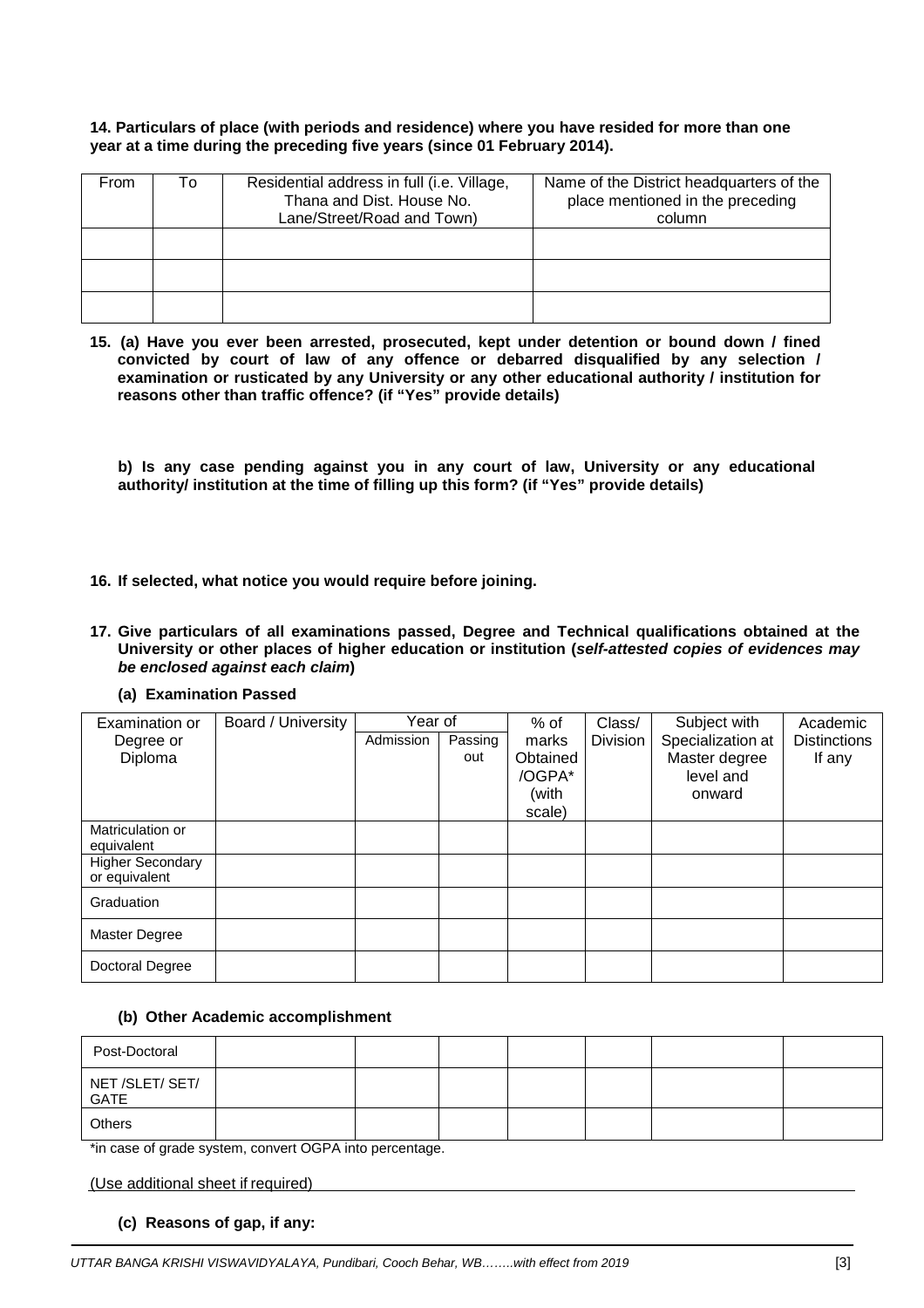**(d) Whether undergone course work in Ph.D.** 

### **(e) Whether obtained Masters and Ph.D. degrees by Regular / Open University System**

### **18. In which language (including Indian language) you can read, write or speak.**

| Read only | Speak onlv | Read and Speak | Read, Write and Speak |
|-----------|------------|----------------|-----------------------|
|           |            |                |                       |
|           |            |                |                       |

#### 19. **Experience regarding previous and present employment**

| SI. |                 | Post held | Pay scale | <b>Period of employment</b> |    | <b>Actual duration*</b> |
|-----|-----------------|-----------|-----------|-----------------------------|----|-------------------------|
| No. | <b>Employer</b> |           |           | <b>From</b>                 | ⊤о |                         |
|     |                 |           |           |                             |    |                         |
|     |                 |           |           |                             |    |                         |
|     |                 |           |           |                             |    |                         |

 **\***period spent on study for Masters / Ph.D. degrees should not be taken as experience except part-time study period. (Photocopies of appointment and relieving orders for each post held duly attested are to be enclosed)

#### 20. **Teaching / Research Guidance / Extension Experience** (self-attested copies of documentary evidences against each claim be enclosed)**:**

|    | Title                    | <b>Details</b>                                                                          | <b>Duration (Year,</b><br>months) | <b>Additional</b><br><b>Information</b> |
|----|--------------------------|-----------------------------------------------------------------------------------------|-----------------------------------|-----------------------------------------|
|    | 1. Teaching Experience   |                                                                                         |                                   |                                         |
|    | UG<br>i)                 |                                                                                         |                                   |                                         |
|    | PG                       |                                                                                         |                                   |                                         |
|    | 2. Extension Experience: |                                                                                         |                                   |                                         |
| 3. | (a) Research Experience: |                                                                                         |                                   |                                         |
|    |                          | (b) Student Research guidance as Major Advisor / Chairman / Supervisor / Guide, if any: |                                   |                                         |
|    | Level                    | On-going                                                                                | Completed                         | Total                                   |
|    | No. of Masters students  |                                                                                         |                                   |                                         |
|    | No. of M. Phil. students |                                                                                         |                                   |                                         |
|    | No. of Ph.D. students    |                                                                                         |                                   |                                         |

#### **21. Participation in Capacity building training, seminar/symposium, workshop others** (self-attested copies of documentary evidences against each claim be enclosed)

| Details of the programme | Level      | Period   |                  | Citation of paper presented, |
|--------------------------|------------|----------|------------------|------------------------------|
|                          | (Local /   | From     | To               | if any                       |
|                          | National / |          | (DD/MM (DD/MM/Y) |                              |
|                          | Internatio | /YYYY) I | YYY)             |                              |
|                          | nal        |          |                  |                              |
|                          |            |          |                  |                              |
|                          |            |          |                  |                              |
|                          |            |          |                  |                              |
|                          |            |          |                  |                              |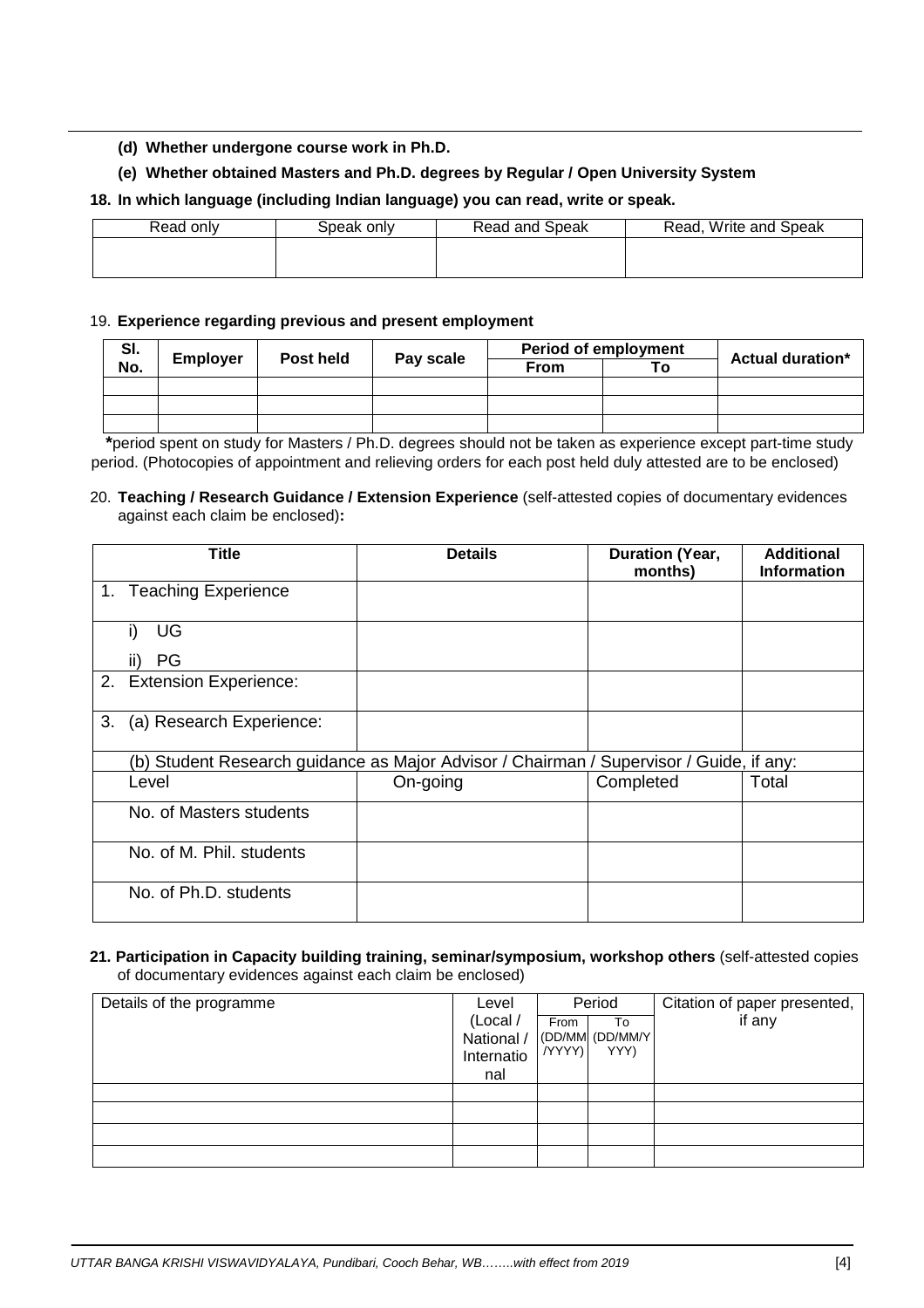**22. Association with Research Projects** (self-attested copies of documentary evidences against each claim be enclosed)

| Title of the project | Capacity<br>(PI/Co-PI or<br>other) | Period<br>From<br>YYYY) | To<br>(DD/MM/ (DD/MM/<br>YYYY) | Sponsoring /<br>Funding<br>organization | Amount of Fund<br>mobilised<br>(Rs.) |
|----------------------|------------------------------------|-------------------------|--------------------------------|-----------------------------------------|--------------------------------------|
|                      |                                    |                         |                                |                                         |                                      |
|                      |                                    |                         |                                |                                         |                                      |
|                      |                                    |                         |                                |                                         |                                      |
|                      |                                    |                         |                                |                                         |                                      |

**23. Research contributions supported by self-attested copies of documentary evidence against each claim (Patents/ commercialized technologies/ Variety released, Traits identified, Product/ process/technology developed, Package of practices developed, copyrights / registrations, other intellectual properties built, etc.)** 

| Category of<br>achievement | Title | Year | Additional information, if<br>any |
|----------------------------|-------|------|-----------------------------------|
|                            |       |      |                                   |
|                            |       |      |                                   |
|                            |       |      |                                   |

**24. Research paper publications with citation index supported by self-attested copies of documentary evidence against each claim** 

| Title | Author(s) | <b>Whether First</b><br>and/or<br>Principal /<br>corresponding<br>author<br>/supervisor/<br>mentor | Journal,<br>volume, page<br>details with<br>ISSN No. | NAAS (India)<br>rating (with<br>effect from 01<br>Jan<br>2019)/Other<br>equivalent<br>rating<br>recognized by<br><b>NAAS</b> | Citation<br>index<br>number, if<br>any |
|-------|-----------|----------------------------------------------------------------------------------------------------|------------------------------------------------------|------------------------------------------------------------------------------------------------------------------------------|----------------------------------------|
|       |           |                                                                                                    |                                                      |                                                                                                                              |                                        |
|       |           |                                                                                                    |                                                      |                                                                                                                              |                                        |
|       |           |                                                                                                    |                                                      |                                                                                                                              |                                        |
|       |           |                                                                                                    |                                                      |                                                                                                                              |                                        |
|       |           |                                                                                                    |                                                      |                                                                                                                              |                                        |

#### 25. **Books and Book Chapters publication in ISBN volumes**

(a) **Books** (self-attested copies of documentary evidence be enclosed against each claim)

| <b>Title</b> | Author(s) | Year of<br><b>Publication</b> | <b>Pages</b> | <b>Publisher</b> | <b>ISBN No.</b> |
|--------------|-----------|-------------------------------|--------------|------------------|-----------------|
|              |           |                               |              |                  |                 |
|              |           |                               |              |                  |                 |
|              |           |                               |              |                  |                 |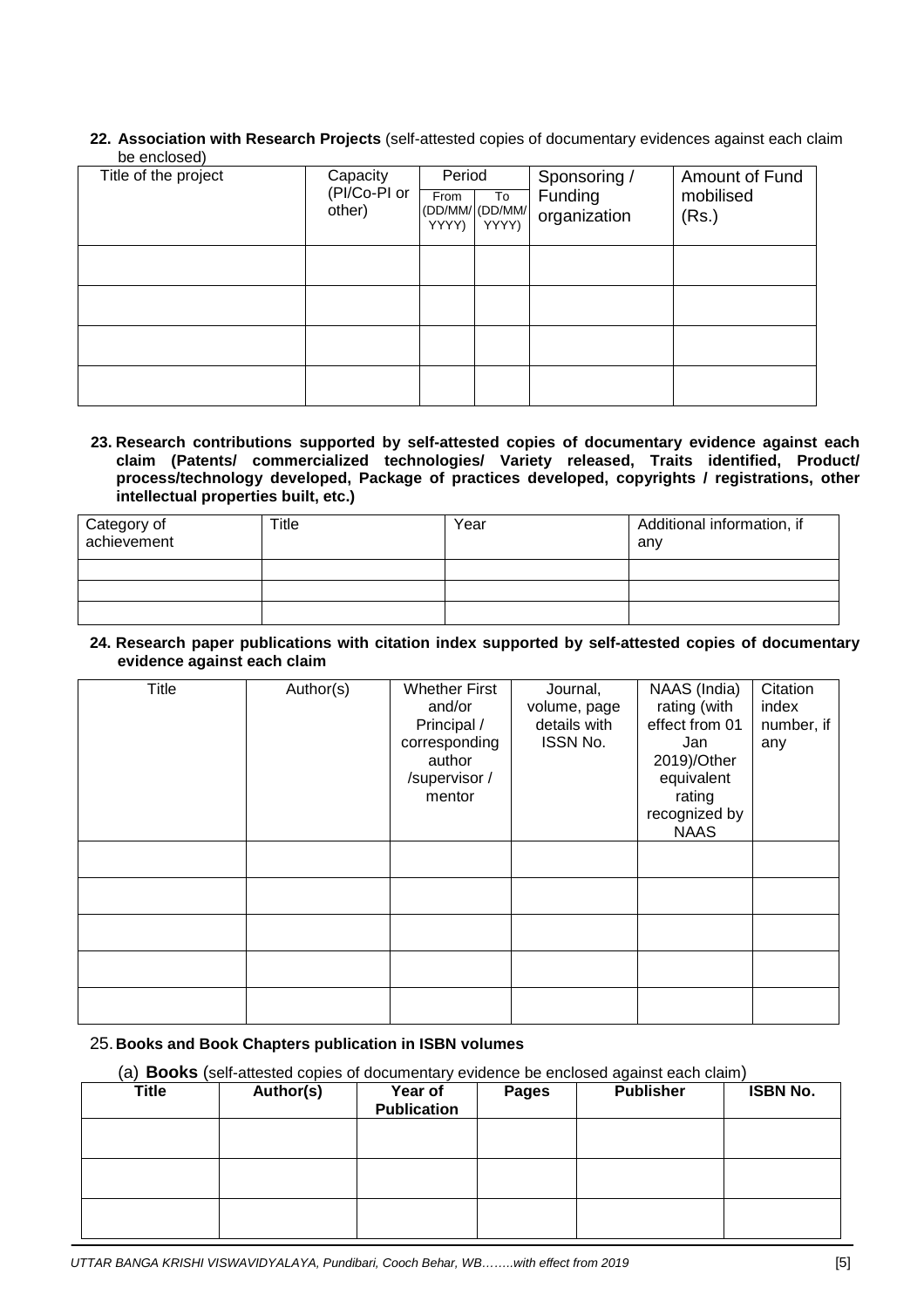#### (b) **Book Chapters** (self-attested copies of documentary evidence be enclosed against each claim)

| <b>Citation of the Book</b> | <b>Citation of the Chapter</b> | <b>Publisher</b> | Year |
|-----------------------------|--------------------------------|------------------|------|
|                             |                                |                  |      |
|                             |                                |                  |      |

#### (c) **Popular Articles** (self-attested copies of documentary evidence be enclosed against each claim)

| <b>Citation of the Article</b> | <b>Source of Publication</b> | Date / Volume |
|--------------------------------|------------------------------|---------------|
|                                |                              |               |
|                                |                              |               |

#### 26. **Medals, Awards and Fellowships obtained** (Level: Local / National / International)\*

| SI. No. | Name and year of the Award | <b>Sponsor</b> |
|---------|----------------------------|----------------|
|         |                            |                |
|         |                            |                |

\* self-attested copies of documentary evidence be enclosed against each claim

## 27. **Additional Responsibilities \***

| <b>Responsibility/Nature of work</b> | <b>Period</b> |  | M |  |
|--------------------------------------|---------------|--|---|--|
|                                      | <b>From</b>   |  |   |  |
|                                      |               |  |   |  |
|                                      |               |  |   |  |

\* self-attested copies of documentary evidence be enclosed against each claim

#### **28. Other related attainments**

**(**self-attested copies of documentary evidence be enclosed against each claim)

| <b>Category of Special</b><br><b>Attainment</b>                                                                                                                                                                                                                                                                        | <b>Details of Special Attainment</b> | <b>Additional details/</b><br><b>Information</b> |
|------------------------------------------------------------------------------------------------------------------------------------------------------------------------------------------------------------------------------------------------------------------------------------------------------------------------|--------------------------------------|--------------------------------------------------|
| Chairman/Member-Secretary of<br>Scientific Committees, Member<br>Task Forces and other Policy<br>Making Bodies, etc.                                                                                                                                                                                                   |                                      |                                                  |
| Worked as Paper setter, External<br>examiner, Thesis evaluator, Viva-<br>voce examiner, etc. List only 4 such<br>activities.                                                                                                                                                                                           |                                      |                                                  |
| Experience of working/ training<br>in an International Organization/<br>Laboratory other than Post-<br><b>Doctoral Fellow</b>                                                                                                                                                                                          |                                      |                                                  |
| President/<br>of<br>Secretary<br>Professional<br>Registered<br>Societies/ Chief editor of NAAS<br>rated journals                                                                                                                                                                                                       |                                      |                                                  |
| Seminar/<br>Organisation<br>of<br>Symposium/refresher<br>course<br>as<br>Chairman/Organizing<br>Secretary/<br>Convener or Invited for Lecture/<br>Chairman of a Technical Session<br>International<br>Conventions,<br>in.<br>Conferences, Symposia etc. or<br>participated as member of an<br>International delegation |                                      |                                                  |
| developed/<br><b>New</b><br>courses<br>reforms in education<br>of                                                                                                                                                                                                                                                      |                                      |                                                  |
| popularization<br>Innovation,                                                                                                                                                                                                                                                                                          |                                      |                                                  |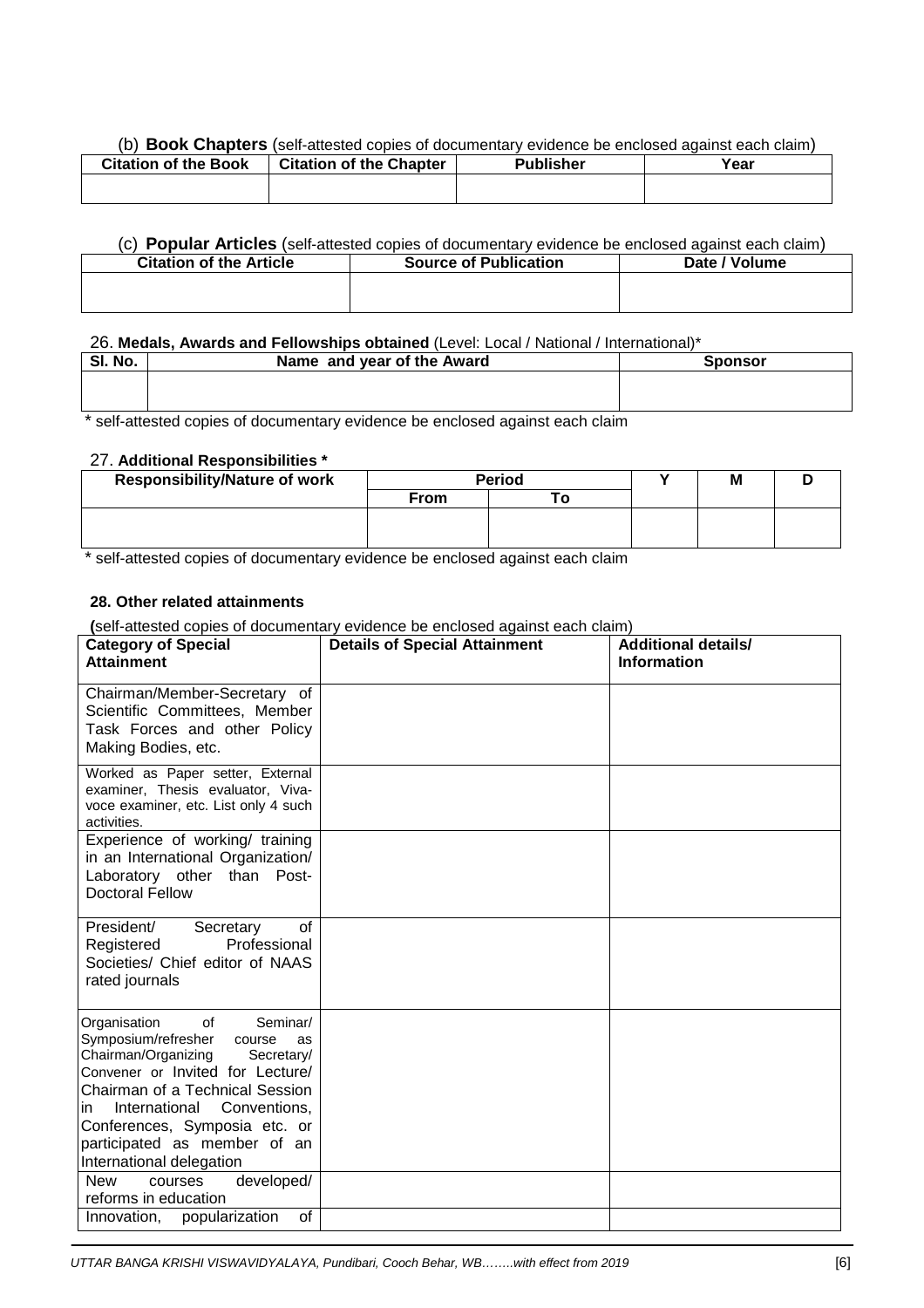| <b>Category of Special</b><br><b>Attainment</b>                                                                                                                           | <b>Details of Special Attainment</b> | <b>Additional details/</b><br><b>Information</b> |
|---------------------------------------------------------------------------------------------------------------------------------------------------------------------------|--------------------------------------|--------------------------------------------------|
| new technologies, organization<br>of farmers' Training Courses /<br>Melas / Exhibitions,<br>Krishi<br>delivered Radio Talks / TV<br>shows, Organization building,<br>etc. |                                      |                                                  |
| Resource generation<br>through<br>commercialization<br>οf<br>technologies, consultancy                                                                                    |                                      |                                                  |
| <b>Others</b>                                                                                                                                                             |                                      |                                                  |

**29. Name, designation, address and contact (mobile / phone) numbers, e-mail ids of two references** (must not be related to the candidate)**.** 

**30. List of self-attested documents attached to the application (all documents are to be selfattested and to be produced in original at the time of interview/ joining, if selected):**